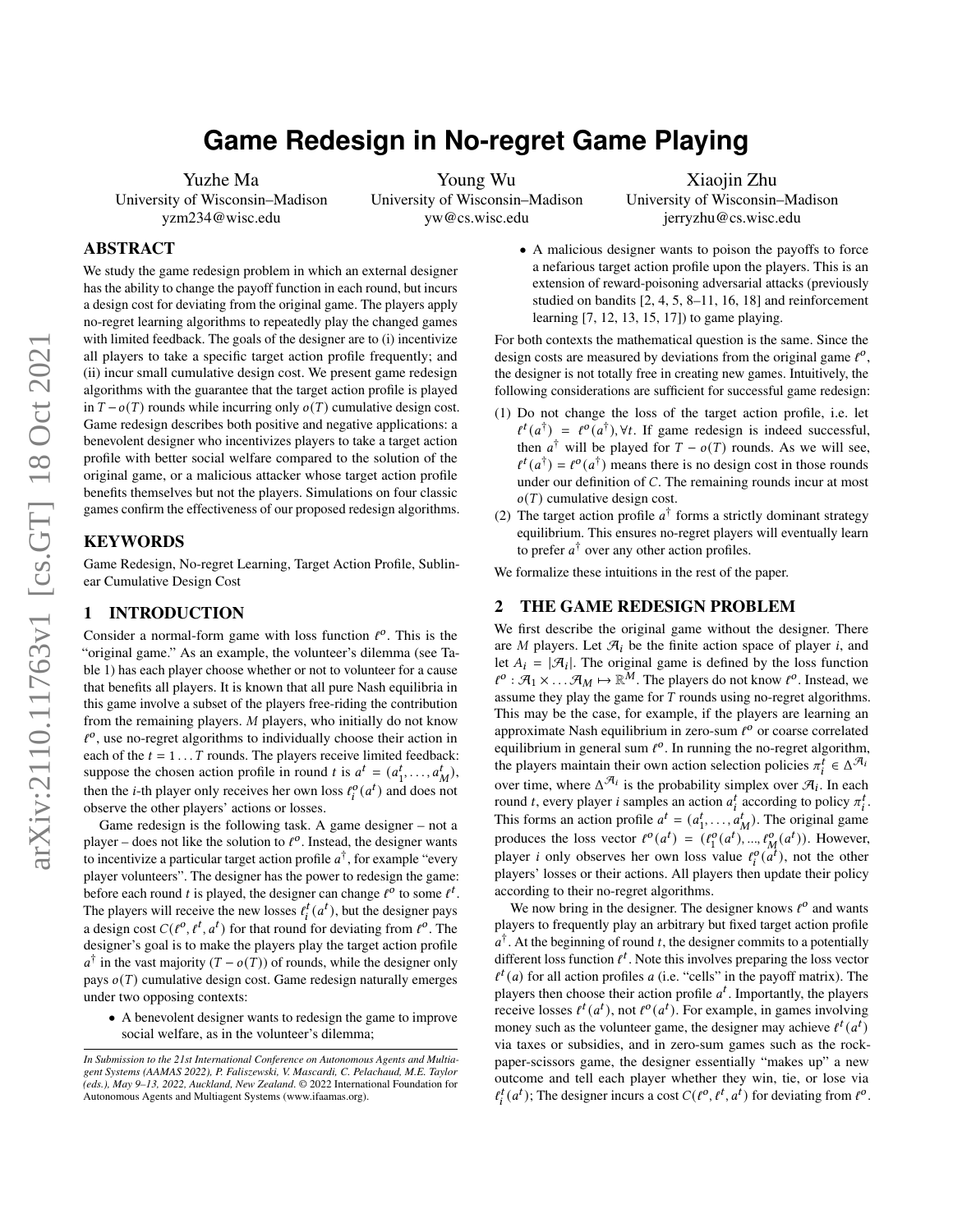The interaction among the designer and the players is summarized as below.

| <b>Protocol:</b> Game Redesign                                                                                     |
|--------------------------------------------------------------------------------------------------------------------|
| Designer knows $t^o$ , $a^{\dagger}$ , M, $\mathcal{A}_i$ , , $\mathcal{A}_M$ , and player no-regret rate $\alpha$ |
| <b>for</b> $t = 1, 2, , T$ <b>do</b>                                                                               |
| Designer prepares new loss function $t^t$ .                                                                        |
| Players form action profile $a^t = (a_1^t, , a_M^t)$ , where $a_i^t \sim$                                          |
| $\pi_i^t, \forall i \in [M].$                                                                                      |
| Player <i>i</i> observes the new loss $\ell_i^t(a^t)$ and updates policy $\pi_i^t$ .                               |
| Designer incurs cost $C(\ell^0, \ell^t, a^t)$ .                                                                    |
| end for                                                                                                            |

The designer has two goals simultaneously:

- (1) To incentivize the players to frequently choose the target action profile  $a^{\dagger}$  (which may not coincide with any solution of  $\ell^{0}$ ). Let  $N^T(a) = \sum_{t=1}^T \mathbb{1} \left[ a^t = a \right]$  be the number of times an action profile *a* is chosen in *T* rounds, then this goal is to achieve  $\mathbf{E}\left[N^T(a^{\dagger})\right] = T - o(T).$
- (2) To have a small cumulative design cost  $C^T := \sum_{t=1}^T C(\ell^o, \ell^t, a^t)$ , specifically  $E[C^T] = o(T)$ .

The per-round design cost  $C(\ell^o, \ell^t, a)$  is application dependent. One plausible cost is to account for the "proposed changes" in all action profiles, not just what is actually chosen: an example is  $C(\ell^o, \ell^r, a^t) = \sum_a ||\ell^o(a) - \ell^t(a)||$ . Note that it ignores the  $a^t$ argument. In many applications, though, only the chosen action profile costs the designer: an example is  $C(\ell^o, \ell^t, a^t) = ||\ell^o(a^t) \ell^t(a^t)$ ||. This paper uses a slight generalization of the latter cost:

Assumption 1. The non-negative designer cost function C satisfies  $\forall t, \forall a^t, C(\ell^o, \ell^t, a^t) \leq \eta \|\ell^o(a^t) - \ell^{\overrightarrow{t}}(a^t)\|_p$  for some Lipschitz *constant*  $\eta$  *and norm*  $p \geq 1$ *.* 

This implies no design cost if the losses are not modified, i.e., when  $\ell^o(a^{\vec{t}}) = \ell^t(a^t), C(\ell^o, \ell^t, a^t) = 0$ .

# 3 ASSUMPTIONS ON THE PLAYERS: NO-REGRET LEARNING

The designer assumes that the players are each running a no-regret learning algorithm like EXP3.P [\[3\]](#page-8-12). It is well-known that for twoplayer ( $M = 2$ ) zero-sum games, no-regret learners could approximate an Nash Equilibrium [\[1\]](#page-8-13). More general results suggest that for multi-player ( $M \ge 2$ ) general-sum games, no-regret learners can approximate a Coarse Correlated Equilibrium [\[6\]](#page-8-14). We first define the player's regret. We use  $a_{-i}^t$  to denote the actions selected by all players except player  $i$  in round  $t$ .

Definition 1. (Regret). For any player *i*, the best-in-hindsight regret with respect to a sequence of loss functions  $\ell_i^t(\cdot, a_{-i}^t), t \in [T]$ , is *defined as*

<span id="page-1-0"></span>
$$
R_i^T = \sum_{t=1}^T \ell_i^t (a_i^t, a_{-i}^t) - \min_{a_i \in \mathcal{A}_i} \sum_{t=1}^T \ell_i^t (a_i, a_{-i}^t). \tag{1}
$$

The expected regret is defined as  $E\left[R_i^T\right]$ , where the expectation is *taken with respect to the randomness in the selection of actions*  $a^t, t \in [T]$  over all players.

**Remark.** *The loss functions*  $\ell_i^t(\cdot, a_{-i}^t), t \in [T]$  *depend on the ac* $t$  *tions selected by the other players*  $a_{-i}^t$ *, while*  $a_{-i}^t$  *further depends on*  $a^1, ..., a^{t-1}$  of all players in the first  $t-1$  rounds. Therefore,  $\ell_i^t(\cdot, a_{-i}^t)$  $\alpha$  depends on  $a_i^1, ..., a_i^{t-1}$ . That means, from player *i's perspective, the player is faced with a non-oblivious (adaptive) adversary [\[14\]](#page-8-15).*

**Remark.** *Note that*  $a_i^* := argmin_{a_i \in \mathcal{A}_i} \sum_{t=1}^T \ell_i^t(a_i, a_{-i}^t)$  in [\(1\)](#page-1-0) would *have meant a baseline in which player always plays the best-inhindsight action*  $a_i^*$  *in all rounds*  $t \in [T]$ *. Such baseline action should have caused all other players to change their plays away* from  $a_{-i}^1$ , ...,  $a_{-i}^T$ . However, we are disregarding this fact in defin*ing* [\(1\)](#page-1-0) *. For this reason,* [\(1\)](#page-1-0) *is not fully counterfactual, and is called the best-in-hindsight regret in the literature [\[3\]](#page-8-12). The same is true when we define expected regret and introduce randomness in players' actions .*

Our key assumption is that the learners achieve sublinear expected regret. This assumption is satisfied by standard bandit algorithms such as EXP3.P [\[3\]](#page-8-12).

Assumption 2. *(No-regret Learner) We assume the players apply* no-regret learning algorithm that achieves expected regret  $E\left[R_i^T\right] =$  $O(T^{\alpha})$ ,  $\forall i$  for some  $\alpha \in [0, 1)$ .

## 4 GAME REDESIGN ALGORITHMS

There is an important consideration regarding the allowed values of  $\ell^t$ . The original game  $\ell^0$  has a set of "natural loss values"  $\mathcal{L}$ . For example, in the rock-paper-scissors game  $\mathcal{L} = \{-1, 0, 1\}$  for the player wins (recall the value is the loss), ties, and loses, respectively; while for games involving money it is often reasonable to assume  $\mathcal L$  as some interval [L, U]. Ideally,  $\ell^t$  should take values in  $\mathcal L$  to match the semantics of the game or to avoid suspicion (in the attack context). Our designer can work with discrete  $\mathcal{L}$  (section [4.3\)](#page-4-0); but for exposition we will first allow  $\ell^t$  to take real values in  $\tilde{\mathcal{L}} = [L, U]$ , where  $L = \min_{x \in \Gamma} x$  and  $U = \max_{x \in L} x$ . We assume U and L are the same for all players and  $U > L$ , which is satisfied when  $\mathcal L$ contains at least two distinct values.

#### 4.1 Algorithm: Interior Design

The name refers to the narrow applicability of Algorithm [1:](#page-2-0) the original game values for the target action profile  $\ell^{\circ}(a^{\dagger})$  must all be in the interior of  $\tilde{\mathcal{L}}$ . Formally, we require  $\exists \rho \in (0, \frac{1}{2}(U - L)),$  $\forall i, \ell_i^o(a^{\dagger}) \in [L + \rho, U - \rho]$ . In Algorithm [1,](#page-2-0) we present the interior design. The key insight of Algorithm [1](#page-2-0) is to keep  $\ell^o(a^{\dagger})$  unchanged: If the designer is successful,  $a^{\dagger}$  will be played for  $T - o(T)$  rounds. In these rounds, the designer cost will be zero. The other  $o(T)$  rounds each incur bounded cost. Overall, this will ensure cumulative design cost  $C^T = o(T)$ . For the attack to be successful, the designer can make  $a^{\dagger}$  the strictly dominant strategy in any new games  $\ell$ . The designer can do this by judiciously increasing or decreasing the loss of other action profiles in  $\ell^o$ : there is enough room because  $\ell^o(a^{\dagger})$ is in the interior. In fact, the designer can design a time-invariant game  $\ell^t = \ell$  as Algorithm [1](#page-2-0) shows.

<span id="page-1-2"></span><span id="page-1-1"></span>Lemma 3. *The redesigned game* [\(2\)](#page-2-1) *has the following properties.*  $(1) \ \forall i, a, \ell_i(a) \in \tilde{L}$ , thus  $\ell$  is valid.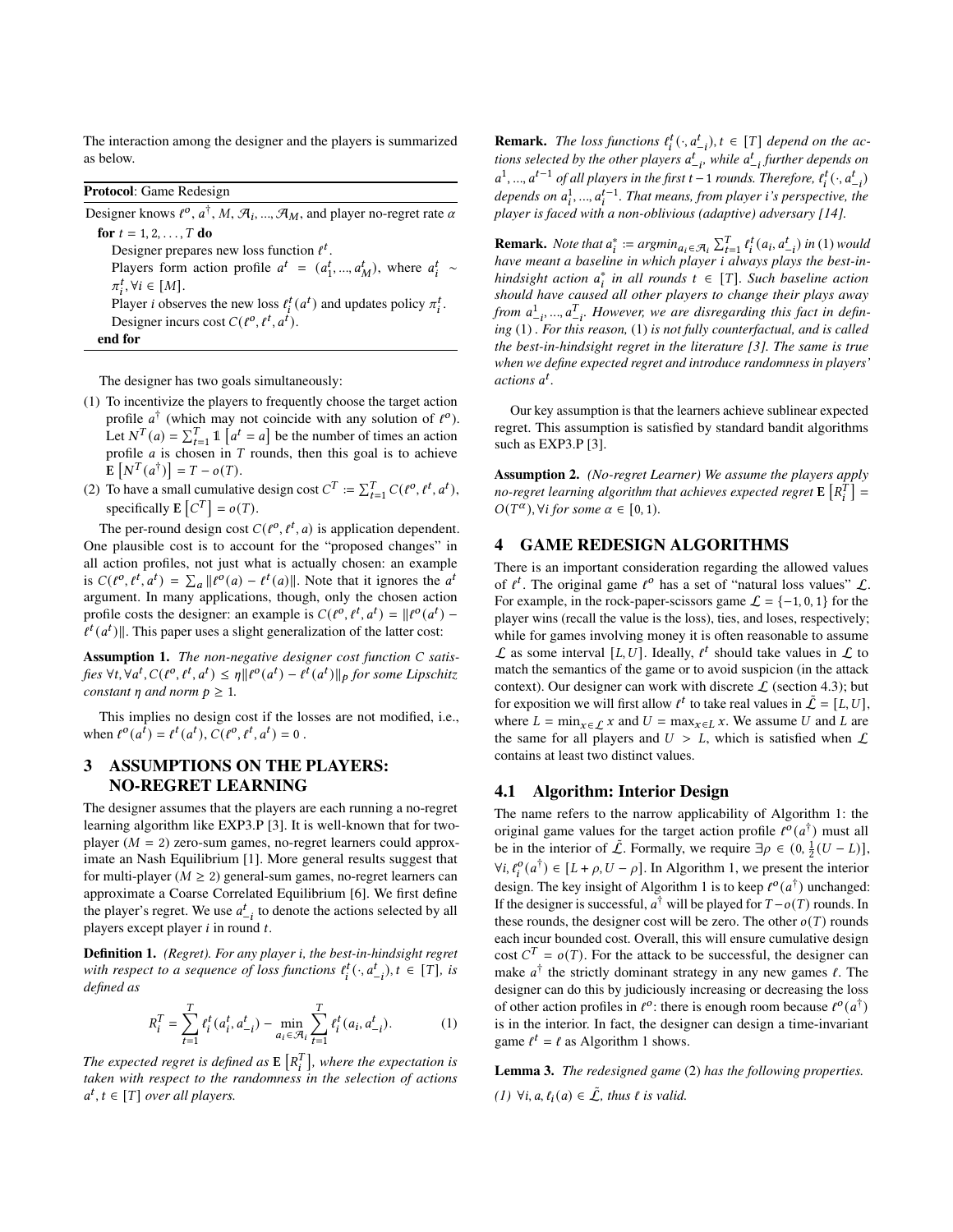#### <span id="page-2-0"></span>Algorithm 1 Interior Design

**Input:** the target action profile  $a^{\dagger}$ ; the original game  $l^{\circ}$ . **Output:** a time-invariant game  $\ell$  constructed as follows:

<span id="page-2-1"></span>
$$
\forall i, a, \ell_i(a) = \begin{cases} \ell_i^o(a^\dagger) - (1 - \frac{d(a)}{M})\rho & \text{if } a_i = a_i^\dagger, \\ \ell_i^o(a^\dagger) + \frac{d(a)}{M}\rho & \text{if } a_i \neq a_i^\dagger, \end{cases}
$$
  
where  $d(a) = \sum_{j=1}^M \mathbb{1} \left[ a_j = a_j^\dagger \right]$ . (2)

<span id="page-2-2"></span>(2) For every player *i*, the target action  $a_i^{\dagger}$  strictly dominates any *other action by*  $(1 - \frac{1}{M})\rho$ , *i.e.*,  $\ell_i(a_i, a_{-i}) = \ell_i(a_i^{\dagger}, a_{-i}) + (1 - \frac{1}{M})\rho$  $\frac{1}{M}$ ) $\rho$ ,  $\forall i$ ,  $a_i \neq a_i^{\dagger}$ ,  $a_{-i}$ .

(3)  $\ell(a^{\dagger}) = \ell^{o}(a^{\dagger}).$ 

<span id="page-2-5"></span>(4) If the original loss for the target action profile  $\ell^o(a^{\dagger})$  is zero-sum, *then the redesigned game ℓ is also zero-sum.* 

The proof is in appendix. Our main result is that Algorithm [1](#page-2-0) can achieve  $E[N^T(a^{\dagger})] = T - O(T^{\alpha})$  with a small cumulative design cost  $\mathbf{E}\left[C^T\right] = O(T^{\alpha})$ . It is worth noting that even though many entries in the redesigned game  $\ell$  can appear to be quite different than the original game  $\ell^{\circ}$ , their contribution to the design cost is small because the design discourages them from being played often.

<span id="page-2-4"></span>THEOREM 4. *A designer that uses Algorithm [1](#page-2-0) can achieve ex*pected number of target plays  $E[N^T(a^{\dagger})] = T - O(MT^{\alpha})$  while *incurring expected cumulative design cost*  $E\left[C^T\right] = O(\eta M^{1+\frac{1}{p}}T^{\alpha})$ .

PROOF. Since the designer perturbs  $\ell^0(\cdot)$  to  $\ell(\cdot)$ , the players are equivalently running no-regret algorithms under loss function ℓ. Note that according to Lemma [3](#page-1-1) property [2,](#page-2-2)  $a_i^{\dagger}$  is the optimal action for player *i*, and taking a non-target action results in  $(1 - \frac{1}{M})\rho$  regret regardless of  $a_{-i}$ , thus the expected regret of player *i* is

$$
\mathbf{E}\left[R_i^T\right] = \mathbf{E}\left[\sum_{t=1}^T \mathbb{1}\left[a_i^t \neq a_i^{\dagger}\right](1 - \frac{1}{M})\rho\right]
$$
\n
$$
= (1 - \frac{1}{M})\rho \left(T - \mathbf{E}\left[N_i^T(a_i^{\dagger})\right]\right)
$$
\n(3)

Rearranging, we have

$$
\forall i, \mathbf{E} \left[ N_i^T(a_i^{\dagger}) \right] = T - \frac{M}{(M-1)\rho} \mathbf{E} \left[ R_i^T \right] \tag{4}
$$

Applying a union bound over  $M$  players,

<span id="page-2-3"></span>
$$
T - \mathbf{E} \left[ N^{T}(a^{\dagger}) \right] = \mathbf{E} \left[ \sum_{t=1}^{T} \mathbb{1} \left[ a^{t} \neq a^{\dagger} \right] \right]
$$
  
\n
$$
= \mathbf{E} \left[ \sum_{t=1}^{T} \mathbb{1} \left[ a_{j}^{t} \neq a_{j}^{\dagger} \text{ for some } j \right] \right] \leq \mathbf{E} \left[ \sum_{t=1}^{T} \sum_{j=1}^{M} \mathbb{1} \left[ a_{j}^{t} \neq a_{j}^{\dagger} \right] \right]
$$
  
\n
$$
= \sum_{j=1}^{M} \mathbf{E} \left[ \sum_{t=1}^{T} \mathbb{1} \left[ a_{j}^{t} \neq a_{j}^{\dagger} \right] \right] = \sum_{j=1}^{M} \left( T - \mathbf{E} \left[ N_{j}(a_{j}^{\dagger}) \right] \right)
$$
  
\n
$$
= \sum_{j=1}^{M} \frac{M}{(M-1)\rho} \mathbf{E} \left[ R_{i}^{T} \right] = \frac{M^{2}}{(M-1)\rho} O(T^{\alpha}) = O(MT^{\alpha}).
$$
 (5)

where the second-to-last equation is due to the no-regret assumption of the learner. Therefore, we have  $E[N^T(a^{\dagger})] = T - O(MT^{\alpha})$ .

Next we bound the expected cumulative design cost. Note that by design  $\ell^0(a^{\dagger}) = \ell(a^{\dagger})$ , thus when  $a^t = a^{\dagger}$  by our assumption on the cost function we have  $C(\ell^o, \ell, a^t) = 0$ . On the other hand, when  $a^t \neq a^{\dagger}$  by Lipschitz condition on the cost function we have  $C(\ell^o, \ell, a^t) \leq \eta M^{\frac{1}{p}}(U-L)$ . Therefore, the expected cumulative design cost is

$$
\mathbf{E}\left[C^{T}\right] = \mathbf{E}\left[\sum_{t=1}^{T} C(t^{o}, \ell, a^{t})\right]
$$
\n
$$
\leq \eta M^{\frac{1}{p}} (U - L) \mathbf{E}\left[\sum_{t=1}^{T} \mathbb{1}\left[a^{t} \neq a^{\dagger}\right]\right]
$$
\n
$$
= \eta M^{\frac{1}{p}} (U - L) \left(T - \mathbf{E}\left[N^{T}(a^{\dagger})\right]\right)
$$
\n
$$
= \eta M^{\frac{1}{p}} (U - L) \sum_{j=1}^{M} \frac{M}{(M - 1)\rho} \mathbf{E}\left[R_{i}^{T}\right] = O(\eta M^{1 + \frac{1}{p}} T^{\alpha}),
$$
\n(6)

where the last equality used [\(5\)](#page-2-3).  $\Box$ 

We have two corollaries from Theorem [4.](#page-2-4) First, the standard no-regret algorithm EXP3.P [\[3\]](#page-8-12) achieves E  $\left[ R_i^T \right] = O(T^{\frac{1}{2}})$ . Therefore, by plugging  $\alpha = \frac{1}{2}$  into Theorem [4](#page-2-4) we have:

Corollary 5. *If the players use EXP3.P, the designer can achieve expected number of target plays*  $\mathbf{E}\left[N^T(a^{\dagger})\right] = T - O(MT^{\frac{1}{2}})$  *while* incurring expected cumulative design cost  $E\left[C^T\right] = O(\eta M^{1+\frac{1}{p}}T^{\frac{1}{2}})$ .

If the original game  $\ell^0$  is two-player zero-sum, then the designer can also make the players think that  $a^{\dagger}$  is a pure Nash equilibrium.

**Corollary 6.** Assume  $M = 2$  and the original game  $\ell^{\circ}$  is zero-sum. *Then with the redesigned game* ℓ [\(2\)](#page-2-1)*, the expected averaged policy*  $\mathbf{E}\left[\bar{\pi}_i^T\right] = \mathbf{E}\left[\frac{1}{T}\sum_t \pi_i^T\right]$  converges to a point mass on  $a_i^{\dagger}$ .

PROOF. The new game  $\ell$  is also a two-player zero-sum game. The players applying no-regret algorithm will have their average actions  $\mathbf{E} \left[ \bar{\pi}^T \right]$  converging to an approximate Nash equilibrium. We use  $\pi_i^t(a)$  to denote the probability of player *i* choosing action *a* at round *t*. Next we compute **E**  $[\bar{\pi}_i^T(a^{\dagger})]$ . Note that this expectation is with respect to all the randomness during game playing, including the selected actions  $a^{1:T}$  and policies  $\pi^{1:T}$ . For any t, when we condition on  $\pi^t$ , we have E  $\left[\mathbb{1}\left[a_i^t = a\right] | \pi^t\right] = \pi_i^t(a)$ . Therefore, we have ∀i

$$
\mathbf{E}\left[\bar{\pi}_{i}^{T}(a_{i}^{\dagger})\right] = \frac{1}{T}\mathbf{E}\left[\sum_{t=1}^{T}\pi_{i}^{t}(a_{i}^{\dagger})\right]
$$
\n
$$
= \frac{1}{T}\mathbf{E}_{\pi^{1:T}}\left[\sum_{t=1}^{T}\mathbf{E}_{a^{t}}\left[\mathbb{1}\left[a_{i}^{t} = a_{i}^{\dagger}\right] \mid \pi^{t}\right]\right]
$$
\n
$$
= \frac{1}{T}\mathbf{E}_{\pi^{1:T}}\left[\mathbf{E}_{a^{1:T}}\left[\sum_{t=1}^{T}\mathbb{1}\left[a_{i}^{t} = a_{i}^{\dagger}\right] \mid \pi^{1:T}\right]\right]
$$
\n
$$
= \frac{1}{T}\mathbf{E}_{\pi^{1:T}}\left[\mathbf{E}_{a^{1:T}}\left[N_{i}^{T}(a_{i}^{\dagger}) \mid \pi^{1:T}\right]\right]
$$
\n
$$
= \frac{1}{T}\mathbf{E}\left[N_{i}^{T}(a_{i}^{\dagger})\right] = \frac{T - O(T^{\alpha})}{T} \to 1.
$$
\n(7)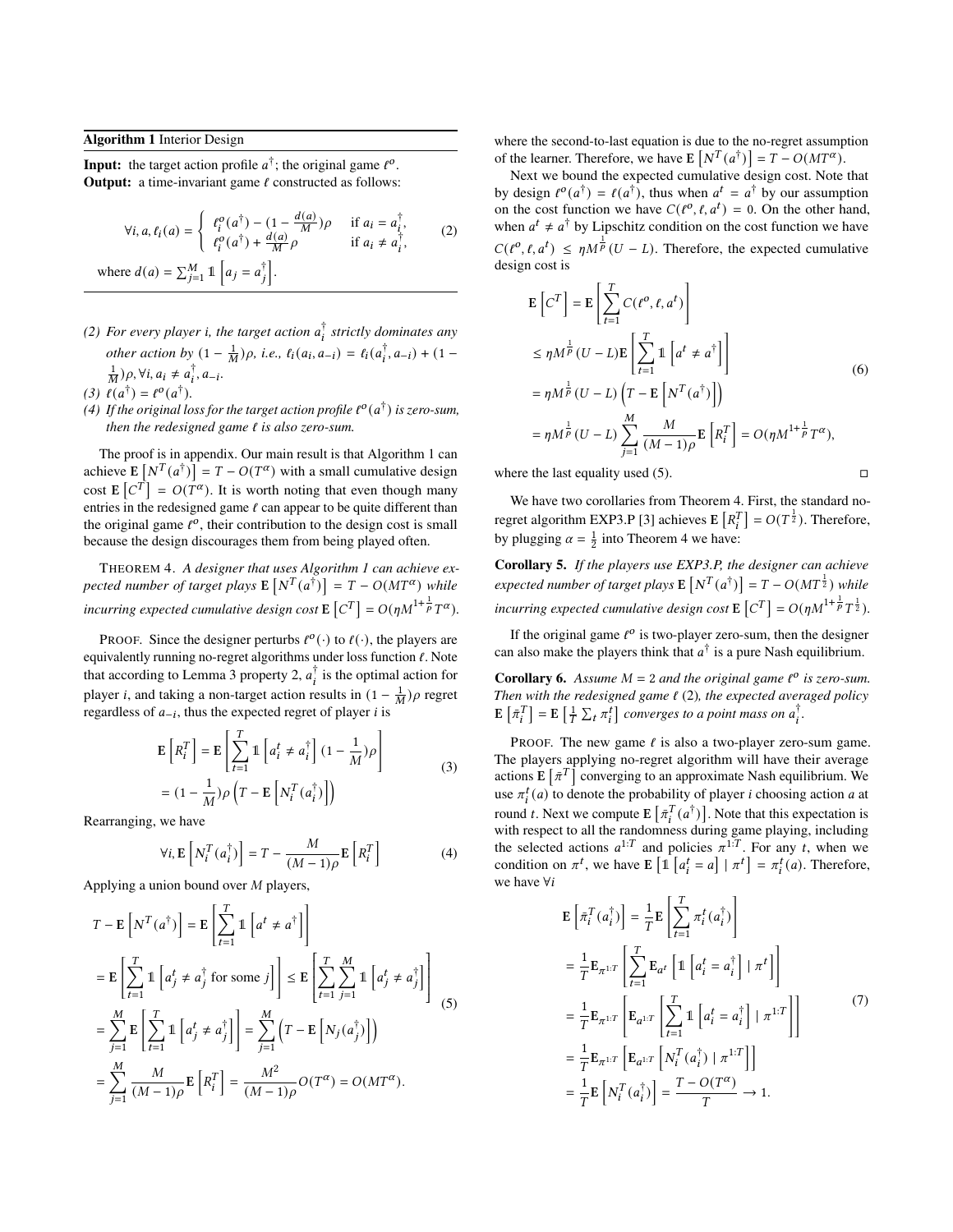Therefore, asymptotically the players believe that  $a_i^{\dagger}$ ,  $i \in [M]$  form a Nash equilibrium.

#### 4.2 Boundary Design

When the original game has some  $\ell^o(a^{\dagger})$  values hitting the boundary of  $\tilde{\mathcal{L}}$ , the designer cannot apply Algorithm [1](#page-2-0) directly because the loss of other action profiles cannot be increased or decreased further to make  $a^{\dagger}$  a dominant strategy. However, a time-varying design can still ensure  $E[N^T(a^{\dagger})] = T - o(T)$  and  $E[C^T] = o(T)$ . In Algorithm [2,](#page-3-0) we present the boundary design which is applicable to both boundary and interior  $\ell^o(a^{\dagger})$  values.

<span id="page-3-0"></span>Algorithm 2 Boundary Design

**Input:** the target action profile  $a^{\dagger}$ ; a loss vector  $v \in \mathbb{R}^M$  whose elements are in the interior, i.e.,  $\forall i, v_i \in [L + \rho, U - \rho]$  for some  $\rho > 0$ ; the regret rate  $\alpha$ ;  $\epsilon \in (0, 1 - \alpha)$ ; the time step t.

**Output:** a time-varying game with loss  $t^t$ .

- 1: Use v in place of  $\ell^{\circ}(\vec{a}^{\dagger})$  in [\(2\)](#page-2-1) and apply the interior design [1.](#page-2-0) Call the resulting time-invariant game the "source game"  $\ell$ .
- 2: Define a "destination game"  $\bar{\ell}$  where  $\bar{\ell}(a) = \ell^{\circ}(a^{\dagger})$ ,  $\forall a$ .
- 3: Interpolate the source and destination games:

<span id="page-3-2"></span>
$$
\ell^t = w_t \underline{\ell} + (1 - w_t)\overline{\ell}
$$
 (8)

where

<span id="page-3-3"></span>
$$
w_t = t^{\alpha + \epsilon - 1} \tag{9}
$$

The designer can choose an arbitrary loss vector  $v$  as long as  $v$ lies in the interior of  $\tilde{\mathcal{L}}$ . We give two exemplary choices of  $v$ .

- (1) Let the average player cost of  $a^{\dagger}$  be  $\bar{\ell}(a^{\dagger}) = \sum_{i=1}^{M} \ell_i^o(a^{\dagger})/M$ , then if  $\bar{\ell}(a^{\dagger}) \in (L, U)$ , one could choose v to be a constant vector with value  $\bar{\ell}(a^{\dagger})$ . The nice property about this choice is that if  $\ell^o$  is zero-sum, then  $v$  is zero-sum, thus property [4](#page-3-1) is satisfied and the redesigned game is zero-sum. However, note that when  $\bar{\ell}(a^{\dagger})$  does hit the boundary, the designer cannot choose this v.
- (2) Choose v to be a constant vector with value  $(L + U)/2$ . This choice is always valid, but may not preserve the zero-sum property of the original game unless  $L = -U$ .

The designer applies the interior design on  $v$  to obtain a "source" game"  $\ell$ . Note that the target action profile  $a^{\dagger}$  strictly dominates in the source game. The designer also creates a "destination game"  $\bar{\ell}(a)$ by repeating the  $\ell^o(a^{\dagger})$  entry everywhere. The boundary algorithm then interpolates between the source and destination games with a decaying weight  $w_t$ . Note after interpolation [\(8\)](#page-3-2), the target  $a^{\dagger}$  still dominates by roughly  $w_t$ . We design the weight  $w_t$  as in [\(9\)](#page-3-3) so that cumulatively, the sum of  $w_t$  grows with rate  $\alpha + \epsilon$ , which is faster than the regret rate  $\alpha$ . This is a critical consideration to enforce frequent play of  $a^{\dagger}$ . Also note that asymptotically,  $\ell^t$  converges toward the destination game. Therefore, in the long run, when  $a^{\dagger}$  is played the designer incurs diminishing cost, resulting in  $o(T)$  cumulative design cost.

<span id="page-3-4"></span>Lemma 7. *The redesigned game* [\(8\)](#page-3-2) *has the following properties.*  $(1) \ \forall i, a, \ell_i^t(a) \in \tilde{L}$ , thus the loss function is valid.

- <span id="page-3-6"></span>(2) For every player *i*, the target action  $a_i^{\dagger}$  strictly dominates any *other action by*  $(1 - \frac{1}{M}) \rho w_t$ , *i.e.*,  $\ell_i^t(a_i, a_{-i}) = \ell_i^t(a_i^{\dagger}, a_{-i}) + (1 - \frac{1}{M}) \rho w_t$  $\frac{1}{M}$ ) $\rho w_t$ ,  $\forall i, t, a_i \neq a_i^{\dagger}, a_{-i}$ .
- <span id="page-3-8"></span> $(3) \ \forall t, C(\ell^o, \ell^t, a^{\dagger}) \leq \eta || \ell^o(a^{\dagger}) - \ell^t(a^{\dagger}) ||_p w_t \leq \eta (U - L) M^{\frac{1}{p}} w_t$
- <span id="page-3-1"></span>(4) If the original loss for the target action profile  $\ell^{\circ}(a^{\dagger})$  and the *vector v* are both zero-sum, then ∀t, *t*<sup>t</sup> is zero-sum.

Given Lemma [7,](#page-3-4) we provide our second main result.

<span id="page-3-5"></span>THEOREM 8.  $\forall \epsilon \in (0, 1 - \alpha]$ , a designer that uses Algorithm [2](#page-3-0) *can achieve expected number of target plays*  $\mathbf{E}\left[N^T(a^{\dagger})\right] = T O(MT^{1-\epsilon})$  while incurring expected cumulative design cost **E**  $[C<sup>T</sup>]$  =  $O(M^{1+\frac{1}{p}}T^{1-\epsilon}+M^{\frac{1}{p}}T^{\alpha+\epsilon}).$ 

Remark. *By choosing a larger in Theorem [8,](#page-3-5) the designer can* increase  $\mathbf{E} \left[ N^T(a^{\dagger}) \right]$ . However, the cumulative design cost can grow. The design cost attains the minimum order  $O(N^{\frac{1}{p}}(1+M)T^{\frac{1+\alpha}{2}})$ when  $\epsilon = \frac{1-\alpha}{2}$ . The corresponding number of target action selection *is* **E**  $[N^T(a^{\dagger})] = T - O(MT^{\frac{1+\alpha}{2}})$ 

PROOF. Under game redesign, the players are equivalently running no-regret algorithms over the game sequence  $\ell^1, \ldots, \ell^T$  instead of  $\ell^o(\cdot)$ . By Lemma [7](#page-3-4) property [2,](#page-3-6)  $a_i^{\dagger}$  is always the optimal action for player *i*, and taking a non-target action results in  $(1 - 1/M)\rho w_t$ regret regardless of  $a_{-i}$ , thus the expected regret of player *i* is

<span id="page-3-7"></span>
$$
\mathbf{E}\left[R_i^T\right] = \mathbf{E}\left[\sum_{t=1}^T \mathbb{1}\left[a_i^t \neq a_i^\dagger\right] (1 - \frac{1}{M}) \rho w_t\right]
$$
\n
$$
= (1 - \frac{1}{M}) \rho \mathbf{E}\left[\sum_{t=1}^T \mathbb{1}\left[a_i^t \neq a_i^\dagger\right] w_t\right].
$$
\n(10)

Now note that  $w_t = t^{\alpha + \epsilon - 1}$  is monotonically decreasing as t grows, thus we have

$$
\sum_{t=1}^{T} \mathbb{1} \left[ a_i^t \neq a_i^{\dagger} \right] w_t \ge \sum_{t=N_i(a_i^{\dagger})+1}^{T} t^{\alpha+\epsilon-1}
$$
\n
$$
= \sum_{t=1}^{T} t^{\alpha+\epsilon-1} - \sum_{t=1}^{N_i(a_i^{\dagger})} t^{\alpha+\epsilon-1}.
$$
\n(11)

Next, by examining the area under curve, we obtain

$$
\sum_{t=1}^{T} t^{\alpha + \epsilon - 1} \ge \int_{1}^{T} t^{\alpha + \epsilon - 1} dt = \frac{1}{\alpha + \epsilon} T^{\alpha + \epsilon} - \frac{1}{\alpha + \epsilon}.
$$
 (12)

Similarly, we can also derive

$$
\sum_{t=1}^{N_i(a_i^{\dagger})} t^{\alpha+\epsilon-1} \leq \int_0^{N_i(a_i^{\dagger})} t^{\alpha+\epsilon-1} dt = \frac{1}{\alpha+\epsilon} \left( N_i^T(a_i^{\dagger}) \right)^{\alpha+\epsilon}.
$$
\n(13)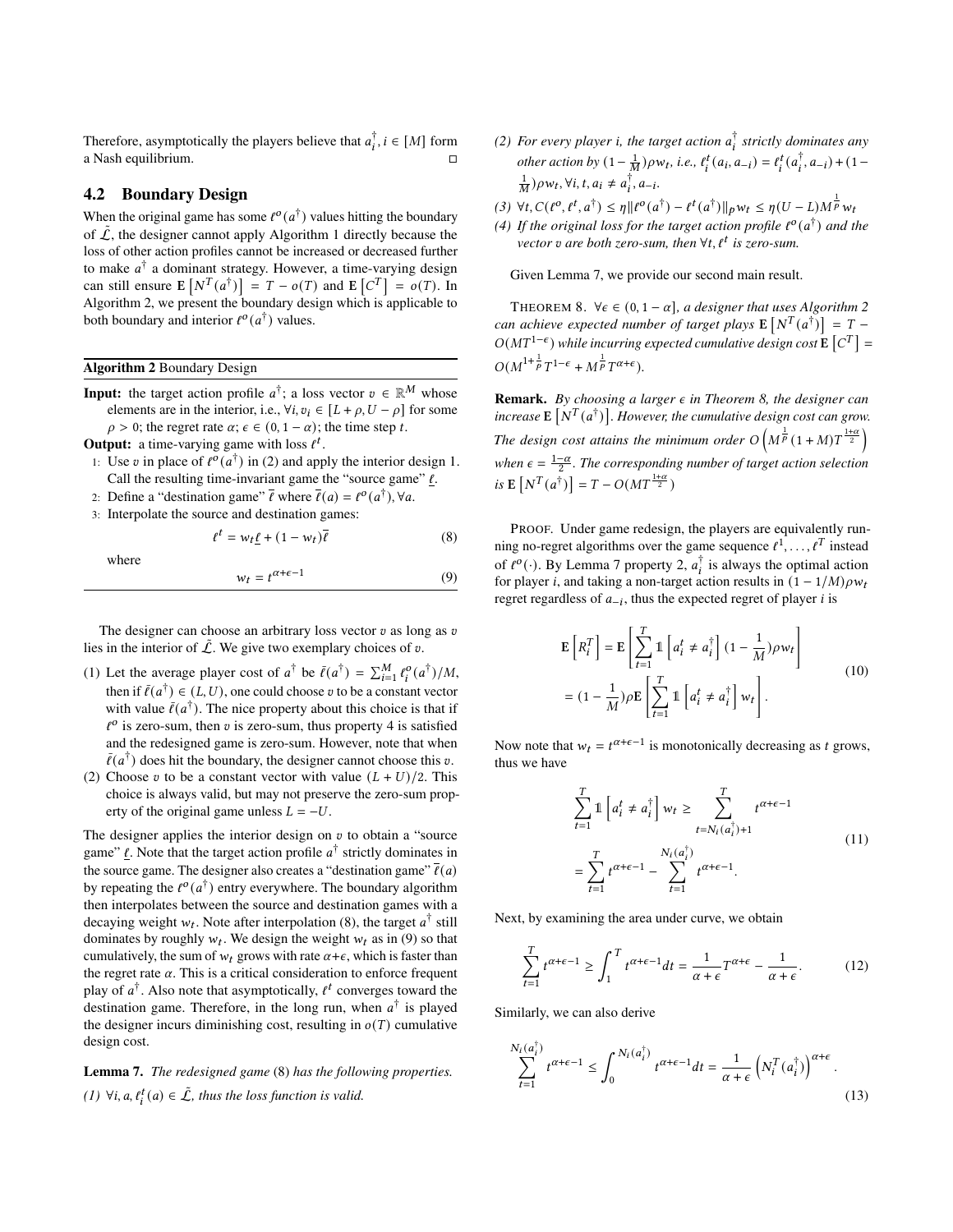Therefore, we have

$$
\sum_{t=1}^{T} \mathbb{1} \left[ a_i^t \neq a_i^{\dagger} \right] w_t \geq \frac{1}{\alpha + \epsilon} \left( T^{\alpha + \epsilon} - \left( N_i^T (a_i^{\dagger}) \right)^{\alpha + \epsilon} \right) - \frac{1}{\alpha + \epsilon}
$$
\n
$$
= \frac{1}{\alpha + \epsilon} T^{\alpha + \epsilon} \left( 1 - \left( 1 - \frac{T - N_i^T (a_i^{\dagger})}{T} \right)^{\alpha + \epsilon} \right) - \frac{1}{\alpha + \epsilon}
$$
\n
$$
\geq \frac{1}{\alpha + \epsilon} T^{\alpha + \epsilon} \frac{T - N_i^T (a_i^{\dagger})}{T} (\alpha + \epsilon) - \frac{1}{\alpha + \epsilon}
$$
\n
$$
= T^{\alpha + \epsilon} - T^{\alpha + \epsilon - 1} N_i^T (a_i^{\dagger}) - \frac{1}{\alpha + \epsilon}.
$$
\n(14)

The inequality follows from the fact  $(1-x)^c \leq 1-cx$  for  $x, c \in (0, 1)$ . Plug back in [\(10\)](#page-3-7) we have

$$
\mathbf{E}\left[R_i^T\right] = (1 - \frac{1}{M})\rho \mathbf{E}\left[\sum_{t=1}^T \mathbb{1}\left[a_i^t \neq a_i^{\dagger}\right] w_t\right]
$$
\n
$$
\geq (1 - \frac{1}{M})\rho \mathbf{E}\left[\left(T^{\alpha + \epsilon} - T^{\alpha + \epsilon - 1} N_i^T (a_i^{\dagger}) - \frac{1}{\alpha + \epsilon}\right)\right]
$$
\n
$$
= (1 - \frac{1}{M})\rho \left(T^{\alpha + \epsilon} - T^{\alpha + \epsilon - 1} \mathbf{E}\left[N_i^T (a_i^{\dagger})\right] - \frac{1}{\alpha + \epsilon}\right)
$$
\n(15)

As a result, we have

$$
\forall i, \mathbf{E} \left[ N_i^T(a_i^{\dagger}) \right] \ge T - \frac{M}{(M-1)\rho} \mathbf{E} \left[ R_i^T \right] T^{1-\alpha-\epsilon} - \frac{1}{\alpha+\epsilon} T^{1-\alpha-\epsilon}
$$
  

$$
= T - \frac{M}{(M-1)\rho} O(T^{\alpha}) T^{1-\alpha-\epsilon} - \frac{1}{\alpha+\epsilon} T^{1-\alpha-\epsilon}
$$
  

$$
= T - O(T^{1-\epsilon}) - O(T^{1-\alpha-\epsilon})
$$
  

$$
= T - O(T^{1-\epsilon}). \tag{16}
$$

By a union bound similar to [\(5\)](#page-2-3), we have  $E[N^T(a^{\dagger})] = T O(MT^{1-\epsilon}).$ 

We now analyze the cumulative design cost. Note that by Lemma [7](#page-3-4) property [3,](#page-3-8) when  $a^t = a^{\dagger}$ ,  $C(\ell^o, \ell^t, a^t) \leq \eta (U - L) M^{\frac{1}{p}} w_t$ . On the other hand, when  $a^t \neq a^{\dagger}$ , we have

$$
C(\ell^o, \ell^t, a^t) \le \eta \| \ell^o(a^t) - \ell^t(a^t) \|_p \le \eta (U - L) M^{\frac{1}{p}}.
$$
 (17)

Therefore, the expected cumulative design cost is

$$
\mathbf{E}\left[C^{T}\right] \leq \eta(U-L)M^{\frac{1}{p}}\mathbf{E}\left[\sum_{t=1}^{T}\mathbb{1}\left[a^{t} \neq a^{\dagger}\right]\right]
$$

$$
+ \eta(U-L)M^{\frac{1}{p}}\mathbf{E}\left[\sum_{t=1}^{T}\mathbb{1}\left[a^{t} = a^{\dagger}\right]w_{t}\right]
$$

$$
\leq \eta(U-L)M^{\frac{1}{p}}(T-\mathbf{E}\left[N^{T}(a^{\dagger})\right]) + \eta(U-L)M^{\frac{1}{p}}\sum_{t=1}^{T}w_{t}.
$$
(18)

 $T - E[N^{T}(a^{\dagger})] = O(MT^{1-\epsilon})$  is already proved. Also note that

$$
\sum_{t=1}^{T} w_t = \sum_{t=1}^{T} t^{\alpha + \epsilon - 1} \le \int_{t=0}^{T} t^{\alpha + \epsilon - 1} = \frac{1}{\alpha + \epsilon} T^{\alpha + \epsilon}.
$$
 (19)

Therefore, we have

$$
\mathbf{E}\left[C^{T}\right] \leq (U-L)\eta M^{\frac{1}{p}}O(MT^{1-\epsilon}) + \frac{\eta(U-L)}{\alpha+\epsilon}M^{\frac{1}{p}}T^{\alpha+\epsilon}
$$
\n
$$
= O(M^{1+\frac{1}{p}}T^{1-\epsilon} + M^{\frac{1}{p}}T^{\alpha+\epsilon}).
$$
\n
$$
\Box
$$

Corollary 9. *Assume the no-regret learning algorithm is EXP3.P.* Then by picking  $\epsilon = \frac{1}{4}$  in Theorem [8,](#page-3-5) a designer can achieve expected  $number\ of\ target\ plays\ \mathbf{E}\left[N^T(a^\dagger)\right] = T - O(MT^{\frac{3}{4}})$  while incurring  $\mathbb{E}\left[C^T\right] = O\left(M^{\frac{1}{p}}(1+M)T^{\frac{3}{4}}\right)$  design cost.

#### <span id="page-4-0"></span>4.3 Discrete Design

In previous sections, we assumed the games  $l^t$  can take arbitrary continuous values in the relaxed loss range  $\tilde{\mathcal{L}} = [L, U]$ . However, there are many real-world situations where continuous loss does not have a natural interpretation. For example, in the rock-paper-scissors game, the loss is interpreted as win, lose or tie, thus  $t^t$  should only take value in the original loss value set  $\mathcal{L} = \{-1, 0, 1\}$ . We now provide a discrete redesign to convert any game  $\hat{t}^t$  with values in  $\tilde{\mathcal{L}}$ into a game  $\hat{\ell}^t$  only involving loss values L and U, which are both in  $\mathcal{L}$ . Specifically, the discrete design is illustrated in Algorithm [3.](#page-4-1)

#### <span id="page-4-1"></span>Algorithm 3 Discrete Design

**Input:** the target action profile  $a^{\dagger}$ ; a loss vector  $v \in \mathbb{R}^{M}$  whose elements are in the interior, i.e.,  $\forall i, v_i \in [L + \rho, U - \rho]$  for some  $\rho > 0$ ; the regret rate  $\alpha$ ;  $\epsilon \in (0, 1 - \alpha)$ ; the time step t. **Output:** a time-varying game with loss  $\hat{\ell}^t \in \mathcal{L}$  as below:

$$
\forall i, a, \hat{\ell}_i^t(a) = \begin{cases} U & \text{with probability } \frac{\ell_i^t(a) - L}{U - L} \\ L & \text{with probability } \frac{U - \ell_i^t(a)}{U - L} \end{cases}
$$
 (21)

It is easy to verify  $E[\hat{\ell}^t] = \ell^t$ . In experiments we show such discrete games also achieve the design goals.

#### 4.4 Thresholding the Redesigned Game

For all designs in previous sections, the designer could impose an additional min or max operator to threshold on the original game loss, e.g., for the interior design, the redesigned game loss after thresholding becomes

<span id="page-4-2"></span>
$$
\forall i, a, \ell_i(a) = \begin{cases} \min\{\ell_i^o(a^{\dagger}) - (1 - \frac{d(a)}{M})\rho, \ell^o(a)\} & \text{if } a_i = a_i^{\dagger}, \\ \max\{\ell_i^o(a^{\dagger}) + \frac{d(a)}{M}\rho, \ell^o(a)\} & \text{if } a_i \neq a_i^{\dagger}, \end{cases}
$$
(22)

We point out a few differences between [\(22\)](#page-4-2) and [\(2\)](#page-2-1). First, (22) guarantees a dominance gap of "at least" (instead of exactly)  $(1-\frac{1}{M})\rho$ . As a result, the thresholded game can induce a larger  $N^T(a^{\dagger})$  because the target action  $a^{\dagger}$  is redesigned to stand out even more. Second, one can easily show that [\(22\)](#page-4-2) incurs less design cost  $C<sup>T</sup>$  compared to [\(2\)](#page-2-1) due to thresholding. Theorem [4](#page-2-4) still holds. However, thresholding no longer preserves the zero-sum property [4](#page-2-5) in Lemma [3](#page-1-1) and Lemma [7.](#page-3-4) When such property is not required, the designer may prefer [\(22\)](#page-4-2) to slightly improve the redesign performance. The thresholding also applies to the boundary and discrete designs.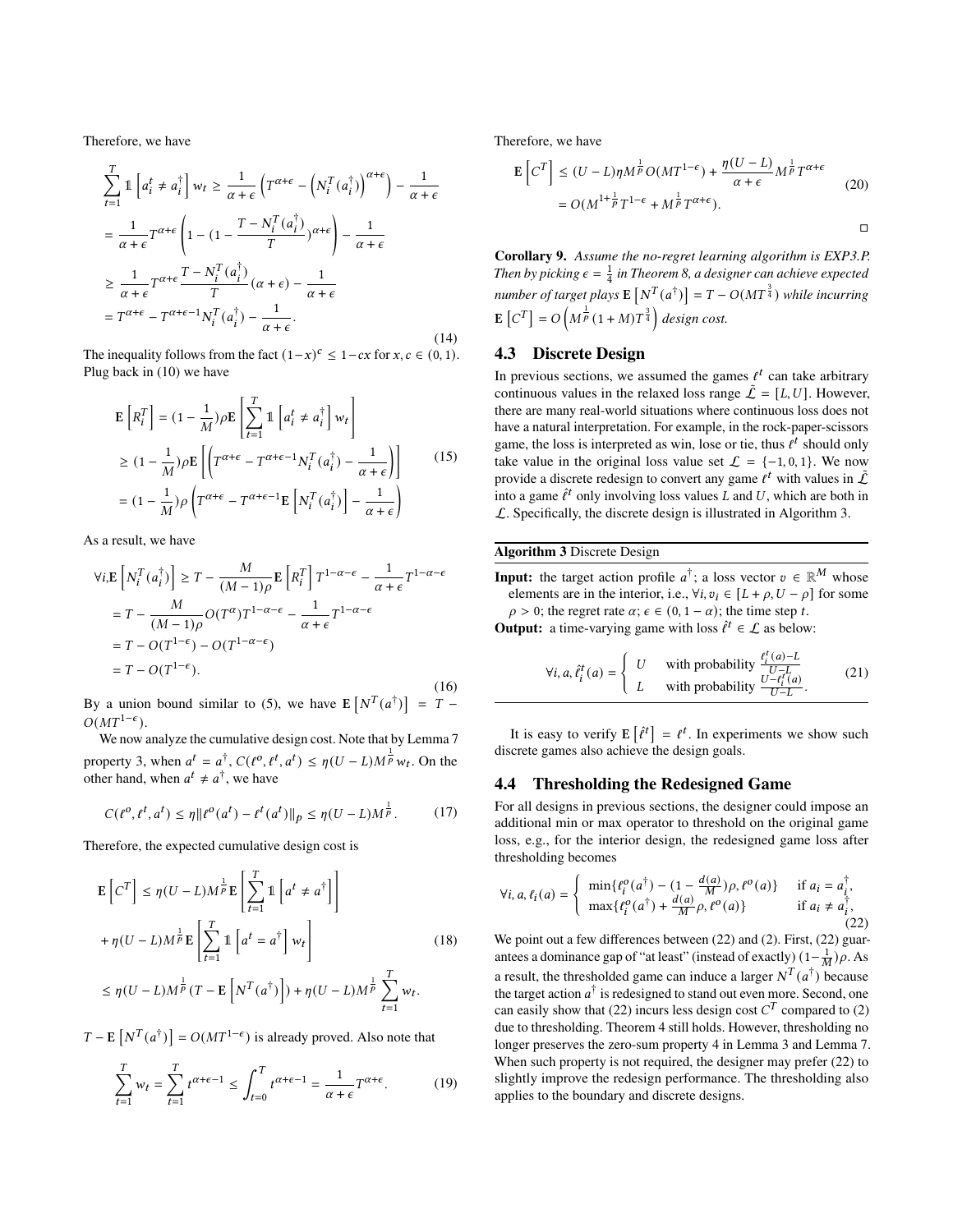<span id="page-5-0"></span>

Table 1: The loss function  $l_i^o$  for individual player  $i = 1 \dots M$  in the Volunteer Dilemma.

#### 5 EXPERIMENTS

We perform empirical evaluations of game redesign algorithms on four games — the volunteer's dilemma (VD), tragedy of the commons (TC), prisoner's dilemma (PD) and rock-paper-scissors (RPS). Throughout the experiments, we use EXP3.P [\[3\]](#page-8-12) as the no-regret learner. The concrete form of the regret bound for EXP3.P is illustrated in the appendix [B.](#page-10-0) Based on that, we derive the exact form of our theoretical upper bounds for Theorem [4](#page-2-4) and Theorem [8](#page-3-5) (see [\(40\)](#page-10-1)-[\(43\)](#page-10-2)), and we show the theoretical value for comparison in our experiments. We let the designer cost function be  $C(\ell^o, \ell^t, a^t) = ||\ell^o(a^t) - \ell^t(a^t)||_p$  with  $p = 1$ . For VD, TC and PD, the original game is not zero-sum, and we apply the thresholding [\(22\)](#page-4-2) to slightly improve the redesign performance. For the RPS game, we apply the design without thresholding to preserve the zero-sum property. The results we show in all the plots are produced by taking the average of 5 trials.

#### 5.1 Volunteer's Dilemma (VD)

In volunteer's dilemma (Table [1\)](#page-5-0) there are  $M$  players. Each player has two actions: volunteer or not. When there exists at least one volunteer, those players who do not volunteer gain 1 (i.e. a −1 loss). The volunteers, however, receive zero payoff. On the other hand, if no players volunteer, then every player suffers a loss of 10. As mentioned earlier, all pure Nash equilibria involve free-riders. The designer aims at encouraging all players to volunteer, i.e., the target action profile  $a_i^{\dagger}$  is "volunteer" for any player *i*. Note that  $\forall i, \ell_i^0(a^{\dagger}) = 0$ , which lies in the interior of  $\mathcal{L} = [-1, 10]$ . Therefore, the designer could apply the interior design Algorithm [1.](#page-2-0) The margin parameter is  $\rho = 1$ . We let  $M = 3$ . In table [2,](#page-5-0) we show the redesigned game  $\ell$ . Note that when all three players volunteer (i.e., at  $a^{\dagger}$ ), the loss is unchanged compared to  $t^0$ . Furthermore, regardless of the other players, the action "volunteer" strictly dominates the action "not volunteer" by at least  $(1 - \frac{1}{M})\rho = \frac{2}{3}$  for every player. When there is no other volunteers, the dominance gap is  $\frac{32}{3} \ge (1 - \frac{1}{M})\rho$ , which is due to the thresholding in [\(22\)](#page-4-2).

We simulated play for  $T = 10^4, 10^5, 10^6, 10^7$ , respectively on this redesigned game  $\ell$ . In Figure [1a,](#page-5-1) we show  $T - N^{T}(a^{\dagger})$  against T. The plot is in log scale. The standard deviation estimated from 5 trials is less than 3% of the corresponding value and is hard to see in log-scale plot, thus we do not show that. We also plot our theoretical upper bound in dashed lines for comparison. Note that the theoretical value indeed upper bounds our empirical results. In Figure [1b,](#page-5-1) we show  $C^T$  against T. Again, the theoretical upper bound holds. As our theory predicts, for the four  $T$ 's the designer increasingly enforces  $a^{\dagger}$  in 60%, 82%, 94%, and 98% of the rounds, respectively; The per-round design costs  $C^T/T$  decreases at 0.98, 0.44, 0.15, and 0.05, respectively.

|                 |               | Number of other volunteers |        |  |  |  |  |
|-----------------|---------------|----------------------------|--------|--|--|--|--|
|                 |               |                            |        |  |  |  |  |
| Player <i>i</i> | volunteer     | $-2/3$                     | $-1/3$ |  |  |  |  |
|                 | not volunteer | 10.                        |        |  |  |  |  |

Table 2: The redesigned loss function  $l_i$  for individual player i in VD.

<span id="page-5-1"></span>

Figure 1: Interior design (Algorithm [1\)](#page-2-0) on VD with  $M = 3$ . The rigure 1: Interior design (Algorithm 1) on VD with  $M = 3$ . The<br>dashed lines show the slope of sublinear rate  $\sqrt{T}$  in log-log scale.

#### 5.2 Tragedy of the Commons (TC)

Our second example is the tragedy of the commons (TC). There are  $M = 2$  farmers who share the same pasture to graze sheep. Each farmer  $i$  is allowed to graze at most 15 sheep, i.e., the action space is  $\mathcal{A}_i = \{0, 1, ..., 15\}$ . The more sheep are grazed, the less well fed they are, and thus less price on market. We assume the price of each sheep is  $p(a) = \sqrt{30 - \sum_{i=1}^{2} a_i}$ , where  $a_i$  is the number of sheep that farmer  $i$  grazes. The loss function of farmer  $i$  is then  $\ell_i^o(a) = -p(a)a_i$ , i.e. negating the total price of the sheep that farmer  $i$  owns. The Nash equilibrium strategy of this game is that every farmer grazes  $a_i^* = \frac{60}{2M+1} = 12$  sheep, and the resulting price of a sheep is  $p(a^*) = \sqrt{6}$ .

It is well-known that this Nash equilibrium is suboptimal. Instead, the designer hopes to maximize social welfare:

$$
\sqrt{30-\sum_{i=1}^2 a_i}\left(\sum_{i=1}^2 a_i\right),\,
$$

which is achieved when  $\sum_{i=1}^{2} a_i = 20$ . Moreover, to promote equity the designer desires that the two farmers each graze the same number  $20/M = 10$  of sheep. Thus the designer has a target action profile  $a_i^{\dagger} = 10$ ,  $\forall i$ . Note that the original loss function takes value in From  $a_i = 10, \forall i$ . Note that the original loss function takes value in  $[-15\sqrt{15}, 0]$ , while the loss of the target profile is  $\ell_i^0(a^{\dagger}) = -10\sqrt{10}$ , thus this is the interior design scenario, and the designer could apply Algorithm [1](#page-2-0) to produce a new game  $\ell$ . Due to the large number of entries, we only visualize the difference  $\ell_1(a) - \ell_1^o$  $n<sub>1</sub><sup>0</sup>(a)$  for player 1 in Figure [2c;](#page-6-0) the other player is the same. We observe three patterns of loss change. For most *a*'s, e.g.,  $a_1 \leq 6$  or  $a_2 \geq 11$ , the original  $\cos \ell_1^o$  $\binom{10}{1}$  (*a*) is already sufficiently large and satisfies the dominance gap in Lemma [3,](#page-1-1) thus the designer leaves the loss unchanged. For those *a*'s where  $a_1^{\dagger}$  $\frac{1}{1}$  = 10, the designer reduces the loss to make the target action more profitable. For those  $a$ 's close to the bottom left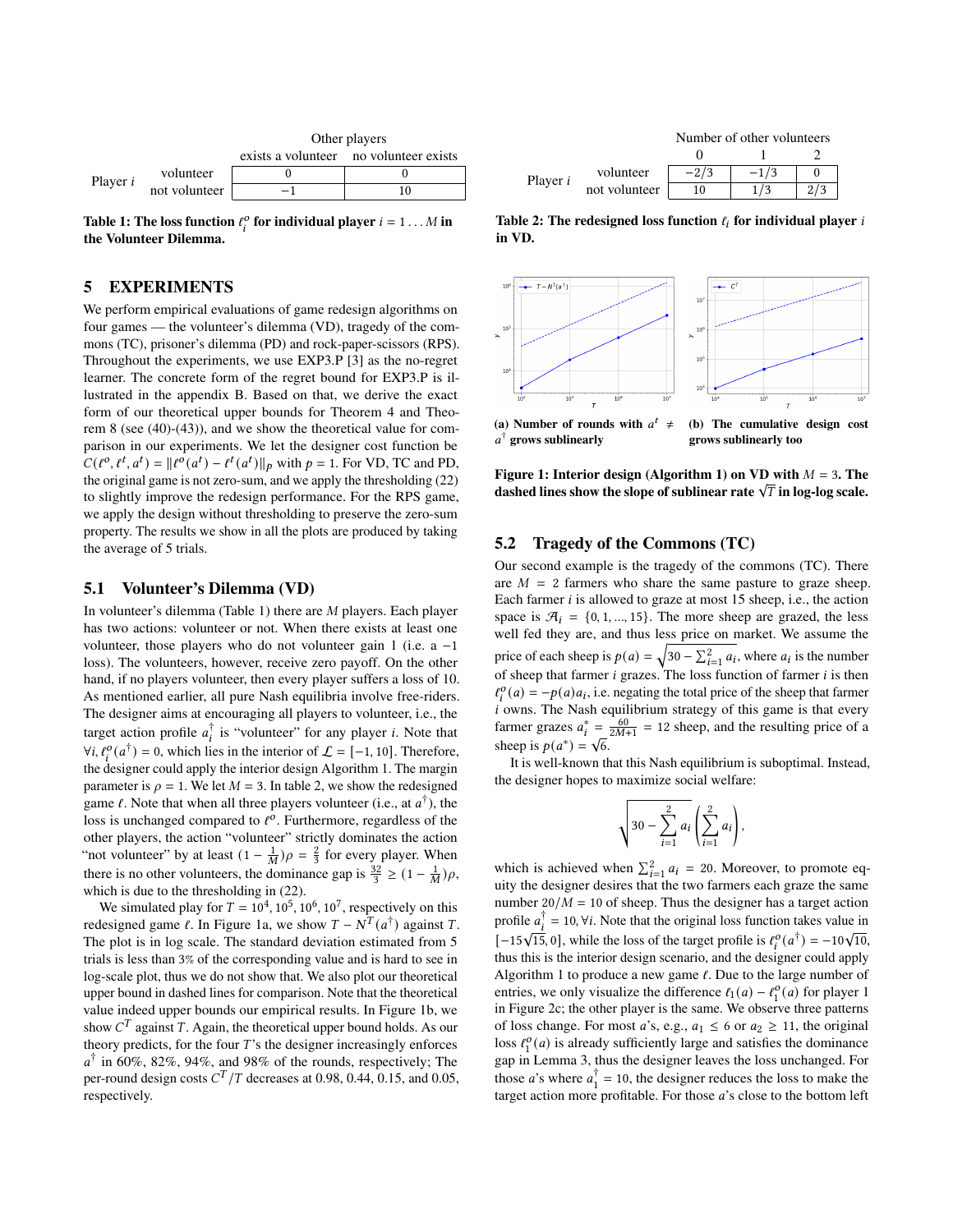<span id="page-6-0"></span>

<span id="page-6-1"></span>(a) Number of rounds with  $a^t \neq a^{\dagger}$ . The dashed line is the theoretical upper bound.



(b) The cumulative design cost. The dashed line is the theoretical upper bound.



(c) Loss change  $\ell_1(a) - \ell_1^o(a)$ . When  $a =$  $a^{\dagger} = (10, 10)$ , the loss is unchanged.

 $R$   $P$   $S$  $R \begin{bmatrix} 0, 0 \\ 1, -1 \\ -1, 1 \end{bmatrix}$  $P \begin{array}{|c|c|c|c|c|} \hline -1, 1 & 0, 0 & 1, -1 \end{array}$ 

Figure 2: Interior design (Algorithm [1\)](#page-2-0) on Tragedy of the Commons.

|      | mum  | fink |      | mum      | fink     |
|------|------|------|------|----------|----------|
| mum  | 2, 2 | 5,   | mum  | 2, 2     | 1.5, 2.5 |
| fink | 1, 5 | 4.   | fink | 2.5, 1.5 |          |





 $(a_1 > a_1^{\dagger})$  $\frac{1}{1}$  and  $a_2 \le 10$ ), the designer increases the loss to enforce the dominance gap  $(1 - \frac{1}{M})\rho$ .

We simulated play for  $T = 10^4, 10^5, 10^6$  and  $10^7$  and show the results in Figure [2.](#page-6-0) Again the game redesign is successful: the figures confirm  $T - O(\sqrt{T})$  target action play and  $O(\sqrt{T})$  cumulative design cost. Numerically, for the four T's the designer enforces  $a^{\dagger}$  in 41%, 77%, 92%, and 98% of rounds, and the per-round design costs are 9.4, 4.2, 1.4, and 0.5, respectively.

#### 5.3 Prisoner's Dilemma (PD)

Out third example is the prisoner's dilemma (PD). There are two prisoners, each can stay mum or fink. The original loss function  $\ell^o$ is given in Table [3.](#page-6-1) The Nash equilibrium strategy of this game is that both prisoners fink. Suppose a mafia designer hopes to force  $a^{\dagger}$  =(mum, mum) by sabotaging the losses. Note that  $\forall i, \ell_i^o(a^{\dagger}) = 2$ , which lies in the interior of the loss range  $\mathcal{L} = [1, 5]$ . Therefore, this is again an interior design scenario, and the designer can apply Algorithm [1.](#page-2-0) In Table [4](#page-6-1) we show the redesigned game  $\ell$ . Note that when both prisoners stay mum or both fink, the designer does not change the loss. On the other hand, when one prisoner stays mum and the other finks, the designer reduces the loss for the mum prisoner and increases the loss for the betrayer.

We simulated plays for  $T = 10^4, 10^5, 10^6$ , and  $10^7$ , respectively. In Figure [3](#page-6-2) we plot the number of non-target action selections  $T N^T(\vec{a}^{\dagger})$  and the cumulative design cost  $C^T$ . Both grow sublinearly. The designer enforces  $a^{\dagger}$  in 85%, 94%, 98%, and 99% of rounds, and the per-round design costs are 0.71, 0.28, 0.09, and 0.03, respectively.

#### 5.4 Rock-Paper-Scissors (RPS)

While redesigning RPS does not have a natural motivation, it serves as a clear example on how boundary design and discrete design can be carried out on more socially-relevant games. The original game  $\ell^o$  is in Table [5.](#page-6-1)



<span id="page-6-2"></span>

(a) Number of rounds with  $a^t \neq$  $a^{\dagger}$ . The dashed line is the theoretical upper bound.

(b) The cumulative design cost. The dashed line is the theoretical upper bound.

#### Figure 3: Interior design on Prisoner's Dilemma.

Boundary Design. Suppose the designer target action profile is  $a^{\dagger} = (R, P)$ , namely making the row player play Rock while the column player play Paper. Because  $\ell^o(a^{\dagger}) = (1, -1)$  hits the boundary of loss range  $\tilde{\mathcal{L}} = [-1, 1]$ , the designer can use the Boundary Design Algorithm [2.](#page-3-0) For simplicity we choose v with  $v_i = \frac{U+L}{2}$ ,  $\forall i$ . Because in RPS  $U = -L = 1$ , this choice of  $v$  also preserves the zero-sum property. Table [6](#page-7-0) shows the redesigned games at  $t = 1, 10^3$  and  $10^7$ under  $\epsilon$  = 0.3. Note that the designer maintains the zero-sum property of the games. Also note that the redesigned loss function always guarantees strict dominance of  $a^{\dagger}$  for all t, but the dominance gap decreases as *t* grows. Finally, the loss of the target action  $a^{\dagger} = (R, P)$ converges to the original loss  $t^{\circ}(a^{\dagger}) = (1, -1)$  asymptotically, thus the designer incurs diminishing design cost.

We ran Algorithm [2](#page-3-0) under four values of  $\epsilon = 0.1, 0.2, 0.3, 0.4$ , resulting in four game sequence  $l^t$ . For each  $\epsilon$  we simulated game play for  $T = 10^4, 10^5, 10^6$  and  $10^7$ . In Figure [4a,](#page-7-1) we show  $T - N^T(a^{\dagger})$ under different  $\epsilon$  (solid lines). We also show the theoretical upper bounds of Theorem [8](#page-3-5) (dashed lines) for comparison. In Figure [4b,](#page-7-1) we show the cumulative design cost  $C<sup>T</sup>$  under different  $\epsilon$ . The theoretical values indeed upper bound our empirical results. Furthermore,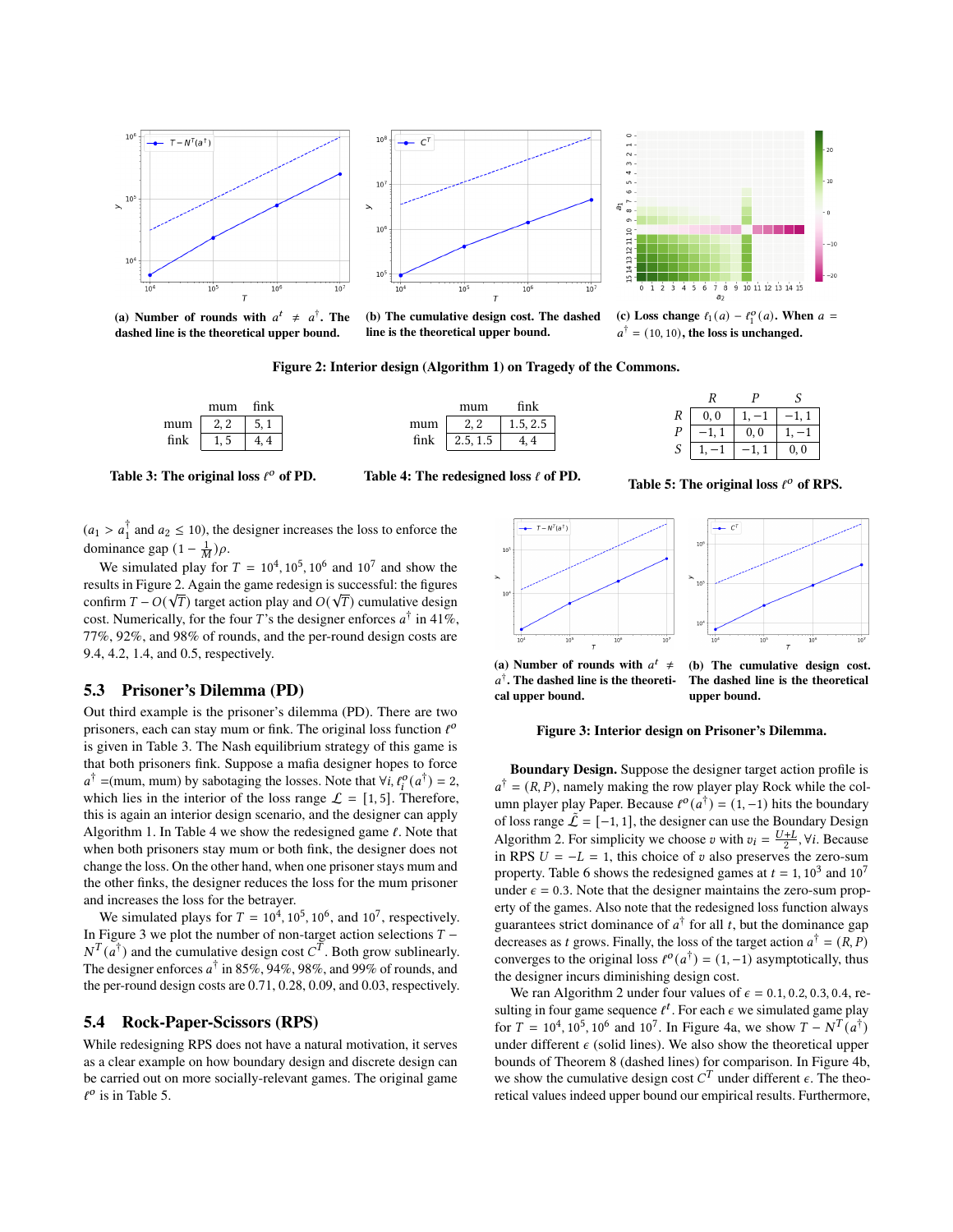<span id="page-7-0"></span>

|   | $R$   $-0.5$ , 0.5   | 0, 0        | $-0.5, 0.5$ |  | $R$   0.62, -0.62   0.75, -0.75       |                                             | $0.62, -0.62$ | R <sub>1</sub> | $\vert$ 0.94, -0.94 $\vert$ 0.96, -0.96 $\vert$ 0.94, -0.94   |  |
|---|----------------------|-------------|-------------|--|---------------------------------------|---------------------------------------------|---------------|----------------|---------------------------------------------------------------|--|
| P | 0.0                  | $0.5, -0.5$ | 0, 0        |  | $P \mid 0.75, -0.75 \mid 0.87, -0.87$ |                                             | $0.75, -0.75$ | P              | $0.96, -0.96$   0.98, $-0.98$   0.96, $-0.96$                 |  |
|   | 0.0                  | $0.5, -0.5$ | 0, 0        |  | $S$   0.75, -0.75   0.87, -0.87       |                                             | $0.75, -0.75$ | S              | $\vert 0.96, -0.96 \vert 0.98, -0.98 \vert 0.96, -0.96 \vert$ |  |
|   | (a) $l^{t}(t = 1)$ . |             |             |  |                                       | <b>(b)</b> $\ell^t$ (t = 10 <sup>3</sup> ). |               |                | (c) $\ell^t$ (t = 10 <sup>7</sup> ).                          |  |

Table 6: The redesigned RPS games  $\ell^t$  for selected  $t$  (with  $\epsilon = 0.3$ ). Note the target entry  $a^\dagger = (R, P)$  converges toward  $(1, -1)$ .

<span id="page-7-2"></span>

Table 7: Instantiation of discrete design on the same games as in Table [6.](#page-7-0) The redesigned loss lies in  $\mathcal{L} = \{-1, 0, 1\}$ .

<span id="page-7-1"></span>

The dashed lines are the theoretical upper bound.

(b) The cumulative design cost. The dashed lines are the theoretical upper bound.



all non-target action counts and all cumulative design costs grow only sublinearly. As an example, under  $\epsilon = 0.3$  for the four T's the designer forces  $a^{\dagger}$  in 34%, 60%, 76%, and 88% rounds, respectively. The per-round design costs are 1.7, 1.2, 0.73 and 0.40, respectively. The results are similar for the other  $\epsilon$ 's. Choosing the best  $\epsilon$  and  $v$  is left as future work. We note that empirically the cumulative design cost achieves the minimum at some  $\epsilon \in (0.3, 0.4)$  while The-orem [8](#page-3-5) suggests that the minimum cost is at  $\epsilon^* = 0.25$  instead. We investigate this inconsistency in the appendix [C.](#page-10-3)

Discrete Design. In our second experiment on RPS, we compare the performance of discrete design (Algorithm [3\)](#page-4-1) with the deterministic boundary design (Algorithm [2\)](#page-3-0). Again, the target action profile is  $a^{\dagger} = (R, P)$ . Recall the purpose of discrete design is to only use natural game loss values, in the RPS case  $\mathcal{L} = \{-1, 0, 1\}$ instead of unnatural real values in the relaxed  $\mathcal{\tilde{L}} = [-1, 1]$ , to make the redesign "less detectable" by players. We hope to show that discrete design does not lose much potency even with this value restriction. Figure [5](#page-7-1) shows this is indeed the case. Discrete design performance nearly matches boundary design. For example when  $\epsilon$  = 0.3, for the four *T*'s discrete design enforces  $a^{\dagger}$  35%, 59%, 75% and 88% of the time. The per-round design costs are 1.7, 1.2, 0.79,

Figure 5: Discrete redesign for  $a^{\dagger} = (R, P)$  with natural loss values in  $\mathcal{L}$ . The dashed lines are the corresponding boundary design with unnatural loss values.

and 0.41, respectively. Overall, discrete design does not lose much performance and may be preferred by designers. Table [7](#page-7-2) shows the redesigned "random" games at  $t = 1, 10^3$  and  $10^7$  under  $\epsilon = 0.3$ . Note that the loss lies in the natural range  $\mathcal{L} = \{-1, 0, 1\}$ . Also note that the loss function converges to be a constant function that takes the target loss value  $\ell^{\circ}(a^{\dagger})$ . Finally, we point out that in general, the discrete design does not preserve the zero-sum property.

## 6 CONCLUSION AND FUTURE WORK

In this paper, we studied the problem of game redesign where the players apply no-regret algorithms to play the game. We show that a designer can force all players to play a target action profile in  $T - o(T)$ rounds while incurring only  $o(T)$  cumulative design cost. We develop redesign algorithms for both the interior and the boundary target loss scenarios. Experiments on four game examples demonstrate the performance of our redesign algorithms. Future work could study defense mechanisms to mitigate the effect of game redesign when the designer is malicious; or when the designer is one of the players with more knowledge than other players and willing to intentionally lose.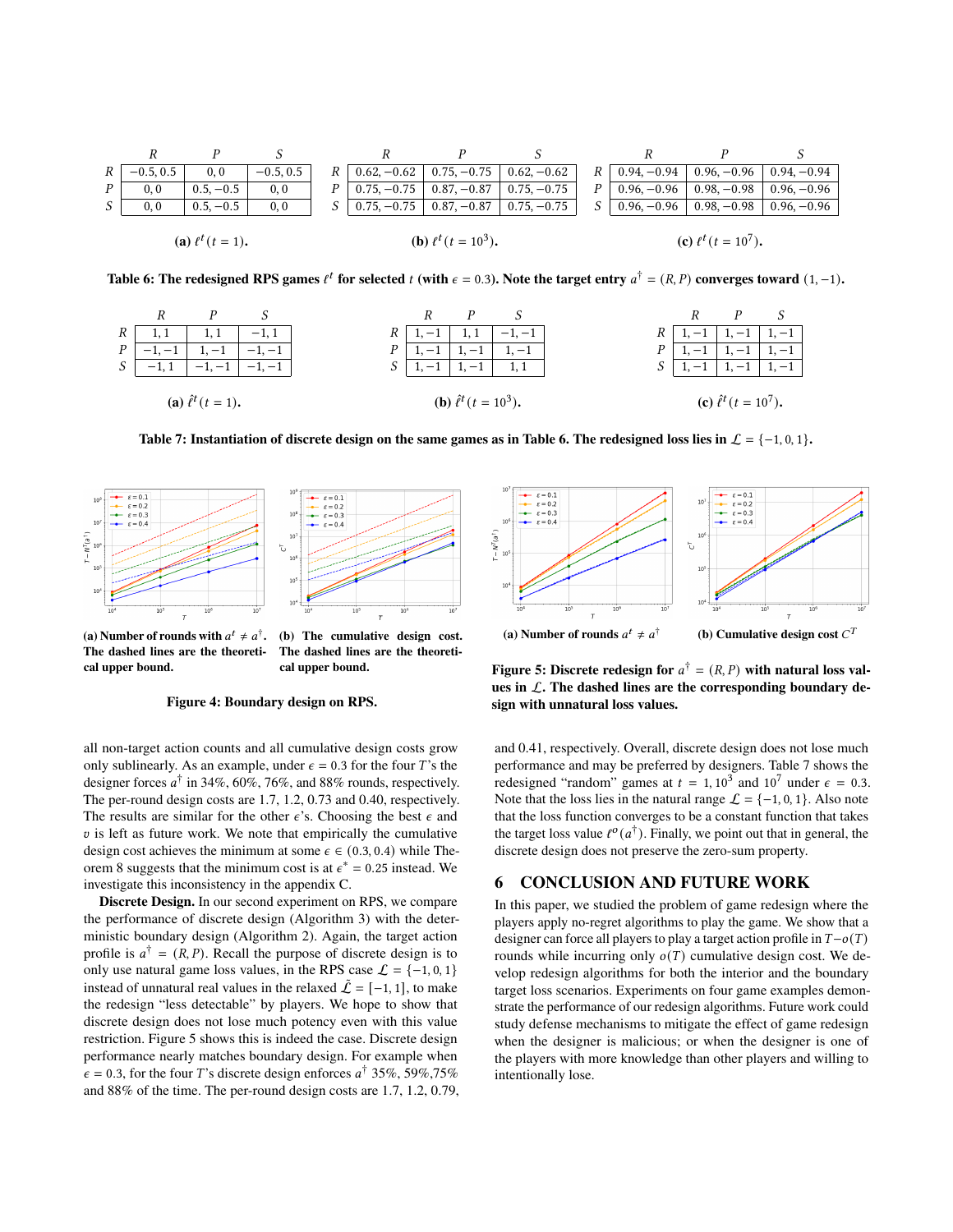## **REFERENCES**

- <span id="page-8-13"></span>[1] A. Blum and Y. Mansour. Learning, regret minimization, and equilibria. *Algorithmic Game Theory*.
- <span id="page-8-0"></span>[2] I. Bogunovic, A. Losalka, A. Krause, and J. Scarlett. Stochastic linear bandits robust to adversarial attacks. In *International Conference on Artificial Intelligence and Statistics*, pages 991–999. PMLR, 2021.
- <span id="page-8-12"></span>[3] S. Bubeck, N. Cesa-Bianchi, et al. Regret analysis of stochastic and nonstochastic multi-armed bandit problems. *Foundations and Trends® in Machine Learning*, 5(1):1–122, 2012.
- <span id="page-8-1"></span>[4] E. Garcelon, B. Roziere, L. Meunier, O. Teytaud, A. Lazaric, and M. Pirotta. Adversarial attacks on linear contextual bandits. *arXiv preprint arXiv:2002.03839*, 2020.
- <span id="page-8-2"></span>[5] Z. Guan, K. Ji, D. J. Bucci Jr, T. Y. Hu, J. Palombo, M. Liston, and Y. Liang. Robust stochastic bandit algorithms under probabilistic unbounded adversarial attack. In *Proceedings of the AAAI Conference on Artificial Intelligence*, volume 34, pages 4036–4043, 2020.
- <span id="page-8-14"></span>[6] S. Hart and A. Mas-Colell. A simple adaptive procedure leading to correlated equilibrium. *Econometrica*, 68(5):1127–1150, 2000.
- <span id="page-8-7"></span>[7] Y. Huang and Q. Zhu. Deceptive reinforcement learning under adversarial manipulations on cost signals. In *International Conference on Decision and Game Theory for Security*, pages 217–237. Springer, 2019.
- <span id="page-8-3"></span>[8] K.-S. Jun, L. Li, Y. Ma, and J. Zhu. Adversarial attacks on stochastic bandits. In *Advances in Neural Information Processing Systems*, pages 3640–3649, 2018. [9] F. Liu and N. Shroff. Data poisoning attacks on stochastic bandits. In *International*
- *Conference on Machine Learning*, pages 4042–4050, 2019.
- [10] S. Lu, G. Wang, and L. Zhang. Stochastic graphical bandits with adversarial corruptions. In *Proceedings of the AAAI Conference on Artificial Intelligence*, volume 35, pages 8749–8757, 2021.
- <span id="page-8-4"></span>[11] Y. Ma, K.-S. Jun, L. Li, and X. Zhu. Data poisoning attacks in contextual bandits. In *International Conference on Decision and Game Theory for Security*, pages 186–204. Springer, 2018.
- <span id="page-8-8"></span>[12] Y. Ma, X. Zhang, W. Sun, and J. Zhu. Policy poisoning in batch reinforcement learning and control. In *Advances in Neural Information Processing Systems*, pages 14570–14580, 2019.
- <span id="page-8-9"></span>[13] A. Rakhsha, G. Radanovic, R. Devidze, X. Zhu, and A. Singla. Policy teaching via environment poisoning: Training-time adversarial attacks against reinforcement learning. *arXiv preprint arXiv:2003.12909*, 2020.
- <span id="page-8-15"></span>[14] A. Slivkins. Introduction to multi-armed bandits. *arXiv preprint arXiv:1904.07272*, 2019.
- <span id="page-8-10"></span>[15] Y. Sun, D. Huo, and F. Huang. Vulnerability-aware poisoning mechanism for
- <span id="page-8-5"></span>online rl with unknown dynamics. *arXiv preprint arXiv:2009.00774*, 2020. [16] L. Yang, M. Hajiesmaili, M. S. Talebi, J. Lui, and W. S. Wong. Adversarial bandits with corruptions: Regret lower bound and no-regret algorithm. In *Advances in Neural Information Processing Systems (NeurIPS)*, 2021.
- <span id="page-8-11"></span>[17] X. Zhang, Y. Ma, A. Singla, and X. Zhu. Adaptive reward-poisoning attacks against reinforcement learning. *arXiv preprint arXiv:2003.12613*, 2020.
- <span id="page-8-6"></span>[18] S. Zuo. Near optimal adversarial attack on ucb bandits. *arXiv preprint arXiv:2008.09312*, 2020.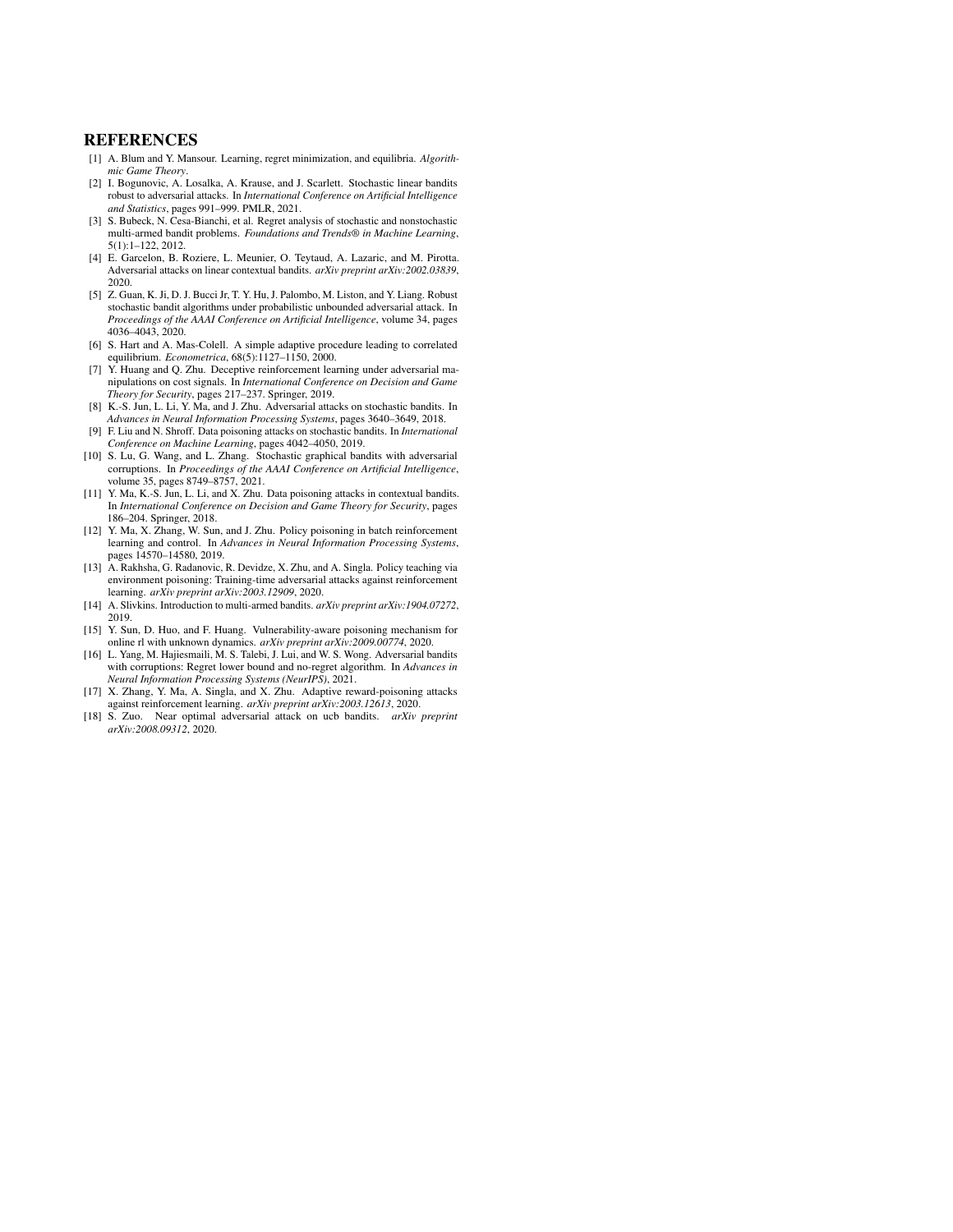## A ADDITIONAL PROOFS

Lemma 3. *The redesigned game* [\(2\)](#page-2-1) *has the following properties.*  $(1) \ \forall i, a, \ell_i(a) \in \tilde{L}$ , thus  $\ell$  is valid.

(2) For every player *i*, the target action  $a_i^{\dagger}$  strictly dominates any *other action by*  $(1 - \frac{1}{M})\rho$ , *i.e.*,  $\ell_i(a_i, a_{-i}) = \ell_i(a_i^{\dagger}, a_{-i}) + (1 - \frac{1}{M})\rho$  $\frac{1}{M}$ ) $\rho$ ,  $\forall i$ ,  $a_i \neq a_i^{\dagger}$ ,  $a_{-i}$ .

(3)  $\ell(a^{\dagger}) = \ell^{o}(a^{\dagger}).$ 

(4) If the original loss for the target action profile  $\ell^{\circ}(a^{\dagger})$  is zero-sum, *then the redesigned game ℓ is also zero-sum.* 

PROOF. The redesigned game [\(2\)](#page-2-1) is given by

$$
\forall i, a, \ell_i(a) = \begin{cases} \ell_i^o(a^\dagger) - (1 - \frac{d(a)}{M})\rho & \text{if } a_i = a_i^\dagger, \\ \ell_i^o(a^\dagger) + \frac{d(a)}{M}\rho & \text{if } a_i \neq a_i^\dagger, \end{cases}
$$
(23)

where  $d(a) = \sum_{j=1}^{M} 1 \left[ a_j = a_j^{\dagger} \right]$ .

(1) Both branches of  $\ell_i(a)$  are lower bounded by L:

$$
\ell_i^o(a^{\dagger}) - (1 - \frac{d(a)}{M})\rho \ge \ell_i^o(a^{\dagger}) - \rho \ge L. \tag{24}
$$

$$
\ell_i^o(a^{\dagger}) + \frac{d(a)}{M} \rho \ge \ell_i^o(a^{\dagger}) \ge L. \tag{25}
$$

Both branches are upper bounded by  $U$ :

$$
\ell_i^o(a^\dagger) - (1 - \frac{d(a)}{M})\rho \le \ell_i^o(a^\dagger) \le U. \tag{26}
$$

$$
\ell_i^o(a^\dagger) + \frac{d(a)}{M}\rho \le \ell_i^o(a^\dagger) + \rho \le U. \tag{27}
$$

Therefore,  $\ell_i(a) \in [L, U] = \tilde{\mathcal{L}}$ .

(2) Fix *i* ∈ [*M*].  $\forall a_{-i}$ , let *a* = (*a<sub>i</sub>*, *a*<sub>-*i*</sub>) for some *a<sub>i</sub>* ≠ *a*<sub>*i*</sub><sup>†</sup>, and  $b = (a_i^{\dagger}, a_{-i})$ , then we have  $d(b) = d(a) + 1$ , thus

$$
\ell_i(a) - \ell_i(b) = \ell_i^o(a^{\dagger}) + \frac{d(a)}{M} \rho - \ell_i^o(a^{\dagger}) + (1 - \frac{d(b)}{M})\rho
$$
  
=  $(1 - \frac{1}{M})\rho$ . (28)

Therefore, for player *i* the target action  $a_i^{\dagger}$  strictly dominates any other actions by  $(1 - \frac{1}{M})\rho$ .

(3) When  $a = a^{\dagger}$ , we have  $d(a) = M$ , thus by our design, we have ∀,

$$
\ell_i(a^{\dagger}) = \ell_i^o(a^{\dagger}) - (1 - \frac{d(a)}{M})\rho = \ell_i^o(a^{\dagger}) - (1 - \frac{M}{M})\rho = \ell_i^o(a^{\dagger}).
$$
\n(29)

(4) Fix  $a$ , we sum over all players to obtain

$$
\sum_{i=1}^{M} \ell_i(a) = \sum_{i:a_i = a_i^{\dagger}} \left( \ell_i^o(a^{\dagger}) - (1 - \frac{d(a)}{M})\rho \right) +
$$
\n
$$
\sum_{i:a_i \neq a_i^{\dagger}} \left( \ell_i^o(a^{\dagger}) + \frac{d(a)}{M}\rho \right)
$$
\n
$$
= \sum_{i} \ell_i^o(a^{\dagger}) - d(a)(1 - \frac{d(a)}{M})\rho + (M - d(a))\frac{d(a)}{M}\rho
$$
\n
$$
= \sum_{i=1}^{M} \ell_i^o(a^{\dagger}) = 0.
$$
\n(30)

Lemma 7. *The redesigned game* [\(8\)](#page-3-2) *has the following properties.*

- $(1) \ \forall i, a, \ell_i^t(a) \in \tilde{L}$ , thus the loss function is valid.
- (2) For every player *i*, the target action  $a_i^{\dagger}$  strictly dominates any *other action by*  $(1 - \frac{1}{M}) \rho w_t$ , *i.e.*,  $\ell_i^t(a_i, a_{-i}) = \ell_i^t(a_i^{\dagger}, a_{-i}) + (1 - \frac{1}{M}) \rho w_t$  $\frac{1}{M}$ ) $\rho w_t$ ,  $\forall i, t, a_i \neq a_i^{\dagger}, a_{-i}$ .
- $(3) \ \forall t, C(\ell^o, \ell^t, a^{\dagger}) \leq \eta || \ell^o(a^{\dagger}) \ell^t(a^{\dagger}) ||_p w_t \leq \eta (U L) M^{\frac{1}{p}} w_t$
- (4) If the original loss for the target action profile  $\ell^{\circ}(a^{\dagger})$  and the *vector v* are both zero-sum, then ∀t, *t*<sup>t</sup> is zero-sum.

PROOF. The redesigned game [\(8\)](#page-3-2) is given by

$$
\ell^t = w_t \underline{\ell} + (1 - w_t)\overline{\ell}
$$
 (31)

where

$$
w_t = t^{\alpha + \epsilon - 1} \tag{32}
$$

- (1) Note that  $\ell$  is valid, as we have proved in Lemma [3](#page-1-1) property [1,](#page-1-2) thus  $\underline{\ell} \in [L, U]$ . Also note that  $\overline{\ell} \in [L, U]$ . Therefore,  $\ell^t =$  $w_t \underline{\ell} + (1 - w_t) \overline{\ell} \in [L, U].$
- (2) ∀*i* and ∀*a*<sub>−*i*</sub>, let *a* =  $(a_i, a_{-i})$  for some  $a_i \neq a_i^{\dagger}$ , and let *b* =  $(a_i^{\dagger}, a_{-i})$ , then according to Lemma [3](#page-1-1) property [2,](#page-2-2) we have

$$
\underline{\ell}(a) - \underline{\ell}(b) = (1 - \frac{1}{M})\rho.
$$
 (33)

Therefore, we have

$$
\ell^{t}(a) - \ell^{t}(b) = (1 - w_{t})\overline{\ell}(a) + w_{t}\underline{\ell}(a) - (1 - w_{t})\overline{\ell}(b) + w_{t}\underline{\ell}(b)
$$
  

$$
= (1 - w_{t})\ell^{o}(a^{\dagger}) + w_{t}\underline{\ell}(a) - (1 - w_{t})\ell^{o}(a^{\dagger}) + w_{t}\underline{\ell}(b)
$$
  

$$
= w_{t} (\underline{\ell}(a) - \underline{\ell}(b)) = (1 - \frac{1}{M})\rho w_{t}.
$$
 (34)

(3) Note that we have

$$
\ell^o(a^\dagger) - \ell^t(a^\dagger) = \ell^o(a^\dagger) - \left(w_t \underline{\ell}(a^\dagger) + (1 - w_t)\ell^o(a^\dagger)\right)
$$
  
=  $w_t \left(\ell^o(a^\dagger) - \underline{\ell}(a^\dagger)\right).$  (35)

Therefore, we have

$$
C(\ell^o, \ell^t, a^{\dagger}) \le \eta \| \ell^o(a^{\dagger}) - \ell^t(a^{\dagger}) \|_p
$$
  
=  $\eta w_t \| \ell^o(a^{\dagger}) - \underline{\ell}(a^{\dagger}) \|_p$   
 $\le \eta (U - L) M^{\frac{1}{p}} w_t.$  (36)

(4) If the loss vector  $v$  is zero-sum, then by Lemma [3](#page-1-1) property [4](#page-2-5)  $\ell$ is a zero-sum game. If  $\ell^o(a^{\dagger})$  is also zero-sum, then we have

$$
\sum_{i=1}^{M} \ell_i^t(a) = \sum_{i=1}^{M} \left( w_t \underline{\ell}_i(a) + (1 - w_t) \ell_i^0(a^{\dagger}) \right)
$$
  
=  $w_t \sum_{i=1}^{N} \underline{\ell}_i(a) + (1 - w_t) \sum_{i=1}^{M} \ell_i^0(a^{\dagger}) = 0.$  (37)

□